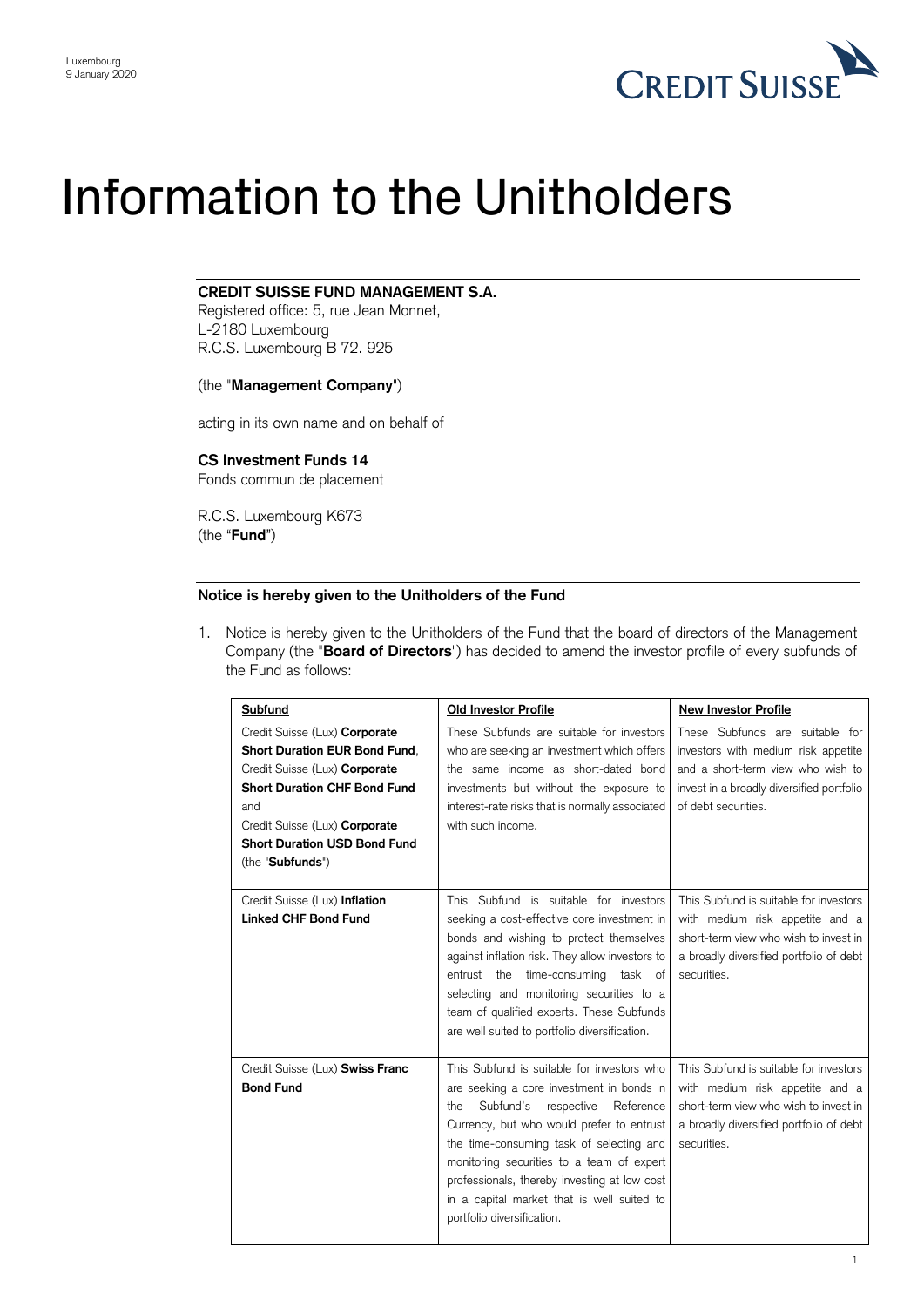- 2. Notice is also hereby given to the Unitholders of the Fund that the Board of Directors has decided to introduce an annual FX hedging fee of up to 0.10% p.a. which will be payable to the FX Hedging Agent (Credit Suisse Asset Management (Switzerland) Ltd.). The FX hedging fee will be charged to the Alternate Currency Classes of all subfunds of the Fund. Chapter 2 "CS Investment Funds 14 – Summary of Unit Classes" of the prospectus of the Fund (the "**Prospectus**") will be amended and will indicate the unit classes concerned. Chapter 5 "Investment in CS Investment Funds 14", Chapter 9 "Expenses and Taxes" and Chapter 18 "Regulatory Disclosure" of the Prospectus will be amended as well to reflect the foregoing.
- 3. Notice is also hereby given to the Unitholders of the Fund that the Board of Directors has decided to amend Chapter 9 "Expenses and Taxes", section ii. "Expenses" of the Prospectus so as to disclose that any license fees payable to index providers and any fees payable to providers of risk management systems or providers of data for those risk management systems being used by the Management Company for the purpose of fulfilling regulatory requirements will be borne by the Fund.
- 4. Notice is also hereby given to the Unitholders of the Fund that the Board of Directors, in light of the developing legal and regulatory framework governing sustainable finance, has decided to endeavour to apply for each of these Subfunds sustainability considerations by taking into account certain environmental, social and governance (ESG) factors as well as sustainability risks in the investment decision making process. Investors are informed that such ESG factors do not form part of the investment restrictions in the sense of Chapter 6, "Investment Restrictions" of the Prospectus. More information on ESG can be found on [www.credit-suisse.com/esg.](http://www.credit-suisse.com/esg)

The Board of Directors also decided to amend in Chapter 22 "Subfunds" the supplement of all the subfunds of the Fund (for the purpose of this section, the "**Subfunds**") in order to make a specific reference in the "Investment Objective and Investment Policy" section of the Subfunds' supplements stating that the Subfunds are being managed by taking into account certain ESG factors.

5. Notice is also hereby given to the Unitholders of each subfund of the Fund that the Board of Directors has decided to amend Chapter 22 "Subfunds" in order to introduce a new wording in the "Investment Objective" section of the concerned subfunds to comply with the new ESMA Q&A on Benchmarks, as follows:

| Name of the              | New wording on Benchmark                                                                            |
|--------------------------|-----------------------------------------------------------------------------------------------------|
| subfund                  |                                                                                                     |
| Credit Suisse (Lux)      | This Subfund aims to outperform the return of the BofA ML EMU Corporates 1-3Y benchmark.            |
| <b>Corporate Short</b>   | The Subfund is actively managed. The benchmarks are used as a reference point for portfolio         |
| <b>Duration EUR Bond</b> | construction. The majority of the Subfund's exposure to bonds will refer to, and have weightings    |
| Fund                     | derived from, the benchmark. The Investment Manager may use its discretion to invest in bonds       |
|                          | not included in the benchmarks in order to take advantage of specific investment opportunities. It  |
|                          | is thus expected that the performance of the Subfund will significantly deviate from the            |
|                          | benchmarks.                                                                                         |
| Credit Suisse (Lux)      | This Subfund aims to outperform the return of the SBI AAA-BBB 1-3Y (TR) benchmark. The              |
| <b>Corporate Short</b>   | Subfund is actively managed. The benchmarks are used as a reference point for portfolio             |
| <b>Duration CHF Bond</b> | construction. The majority of the Subfund's exposure to bonds will refer to, and have weightings    |
| Fund                     | derived from, the benchmark. The Investment Manager may use its discretion to invest in bonds       |
|                          | not included in the benchmarks in order to take advantage of specific investment opportunities. It  |
|                          | is thus expected that the performance of the Subfund will significantly deviate from the            |
|                          | benchmarks.                                                                                         |
| Credit Suisse (Lux)      | This Subfund aims to outperform the return of the ICE BofAML 1-3 Year US Corporate                  |
| <b>Corporate Short</b>   | benchmark. The Subfund is actively managed. The benchmarks are used as a reference point for        |
| <b>Duration USD</b>      | portfolio construction. The majority of the Subfund's exposure to bonds will refer to, and have     |
| <b>Bond Fund</b>         | weightings derived from, the benchmark. The Investment Manager may use its discretion to invest     |
|                          | in bonds not included in the benchmarks in order to take advantage of specific investment           |
|                          | opportunities. It is thus expected that the performance of the Subfund will significantly deviate   |
|                          | from the benchmarks.                                                                                |
| Credit Suisse (Lux)      | This Subfund aims to outperform the return of the SBI Foreign AAA-BBB 1-3Y (TR) and SBI             |
| <b>Inflation Linked</b>  | Foreign AAA-BBB 3-5Y (TR) benchmarks. The Subfund is actively managed. The benchmarks               |
| <b>CHF Bond Fund</b>     | are used as a reference point for portfolio construction. The majority of the Subfund's exposure    |
|                          | to bonds will refer to, and have weightings derived from, the benchmark. The Investment Manager     |
|                          | may use its discretion to invest in bonds not included in the benchmarks in order to take advantage |